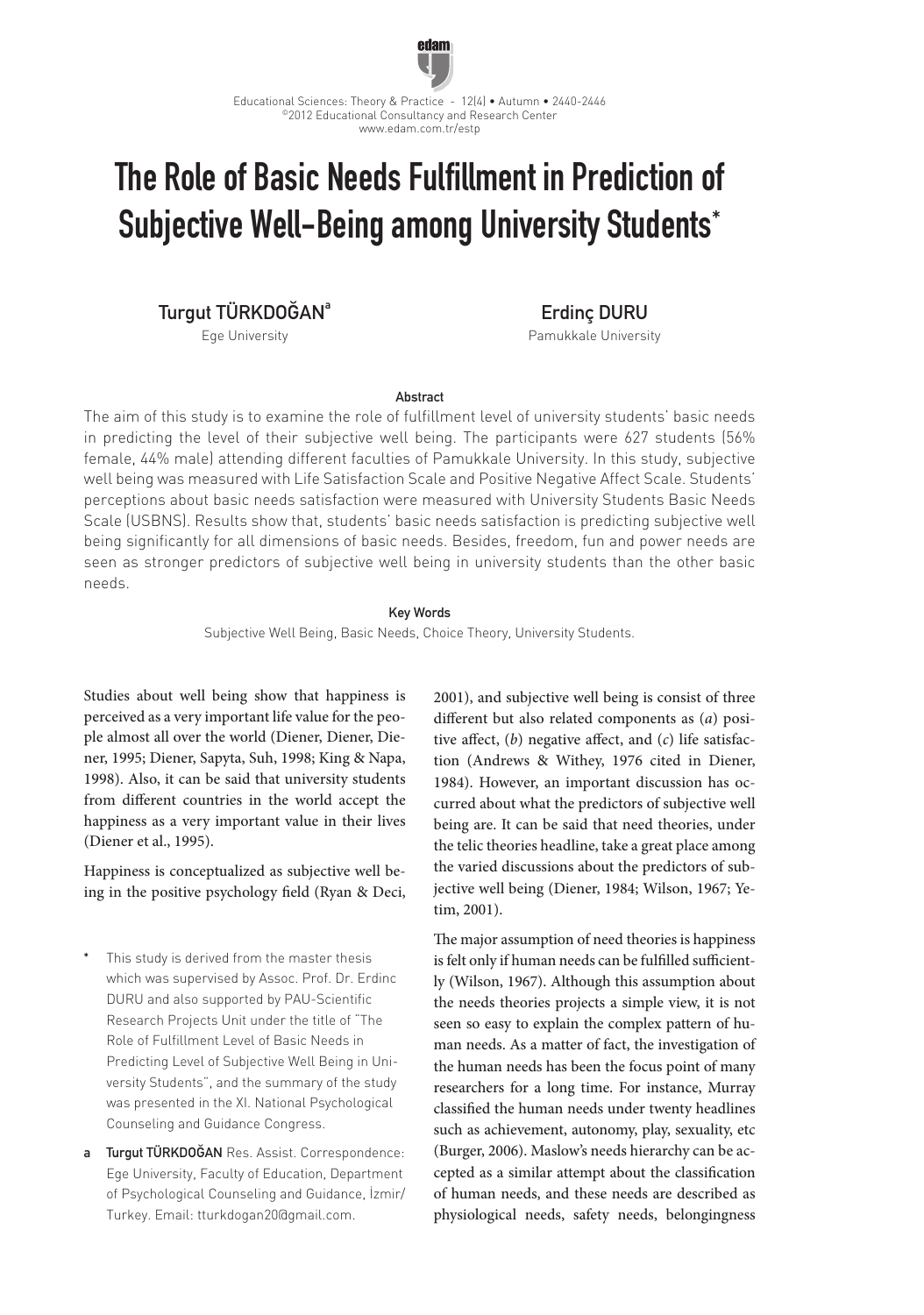and love needs, esteem needs, and need for selfactualization (Schultz & Schultz, 2002). Another classification system about human needs in self-determination theory is about autonomy, competence, and relatedness needs (Deci & Ryan, 2008).

It is also seen that the major theories about human needs are reconsidered with a more eclectic way in psychological well being viewpoint that stresses positive psychological health and personal growth (Akın, 2008). For instance, Ryff (1995) classifies the psychological needs as self-acceptance, positive relations with the other people, autonomy, environmental mastery, purpose in life, personal growth. Psychological well being viewpoint mostly underlines the actualization of human potential and full functioning in the life (Deci & Ryan, 2008). However, the fundamental point that stressed in the subjective well being viewpoint is about reducing the tension which appears at the lack of fulfillment of needs, and satisfying the needs to help people feel themselves happy, like as stressed in the choice theory approach (Glasser, 2005).

Choice Theory is accepted as a theoretical background for the William Glasser's new psychotherapy approach which is called Reality Therapy. Choice theory emphasizes that only we are responsible for all of behaviors we have displayed and we make internal decisions always whatever the external conditions are, and the aim of our behaviors is to fulfill our basic needs (Glasser, 1975, 2001a, 2001b, 2005). In choice theory approach, it is maintained that humans come into the world with five basic needs which are coded their genetic endowment in the long evolution process, and these needs are named as survival, love and belonging, power, freedom, fun (Glasser, 2001a, 2001b, 2005).

Survival is the basic physiological need to survive our life, and it includes our basic physical needs for food, water, air, safety, shelter, warmth, health, and sex (Frey & Wilhite, 2005). It also can be defined as the need to know or believe that we will be free from physical and psychological harm and that we will be able to satisfy our essential biological needs and our need for shelter (Litwack, 2007). Love and belonging need defines a commitment and closeness to the other people (Peterson, 2008). Love and belonging need also defines the desire for satisfied relationships with the important people in our lives, like as friends or family members (Glasser, 2005). Power need includes being prestigious, worthy, successful, competitive, fearless for vulnerability, capable of talking and being heard by the other people (Yalçın, 2007). Freedom is the need for independence and autonomy; the ability to make choices, to create, to explore, and to express oneself freely; to have sufficient space, to move around, and to feel unrestricted in determining choices and free will (Frey & Wilhite). Laughing is the best define of fun need (Glasser, 2005). Fun need includes positive occasions such as playing game, laughing, learning something new, having fun and sense of humor and realizing the positive sides of life (Yalçın). The major assumption of Choice Theory about basic needs is that happiness is felt only if five basic needs can be fulfilled sufficiently and a person who is unhappy is not able to fulfill at least one of these five basic needs (Glasser, 2005). However, it can be said that there is not enough empirical study about the validity of this theoretical assumption.

## **The Aim and Importance of the Study**

The aim of this study is to investigate the role of fulfillment level of university students' basic needs in predicting the level of their subjective well being. It is thought that the findings obtained from this study will make significant contributions to the literature.

Wilson (1967), who studied the subjective well being as a scientific concept in a doctoral dissertation firstly, concluded that the "happy person emerges as a young, healthy, well-educated, well-paid, extroverted, optimistic, worry-free, religious, married person with high self-esteem, high job morale, modest aspirations, of either sex and of a wide range of intelligence" (p. 294). In the light of this conclusion, a series of studies examine the current validity of Wilson's conclusion and investigate the variables such as age, gender, income, education level, job satisfaction, health conditions, marriage, personal characteristics, intelligence, religious belief and life values, which are thought to be in relationship with subjective well being (Diener, 1984; Diener, Suh, & Lucas, Smith, 1999; Myers & Diener, 1995).

The new tendency which appeared in the result of these studies held through the years about subjective well being prefers studying on intra-psychological variables would bring more important findings, rather than the sociodemographic variables (Myers & Diener, 1995). Therefore, examination of the basic needs which would be thought as the significant predictors of subjective well being may be seen as an important study for the researchers who believe the importance of the intra-psychological variables at this concern.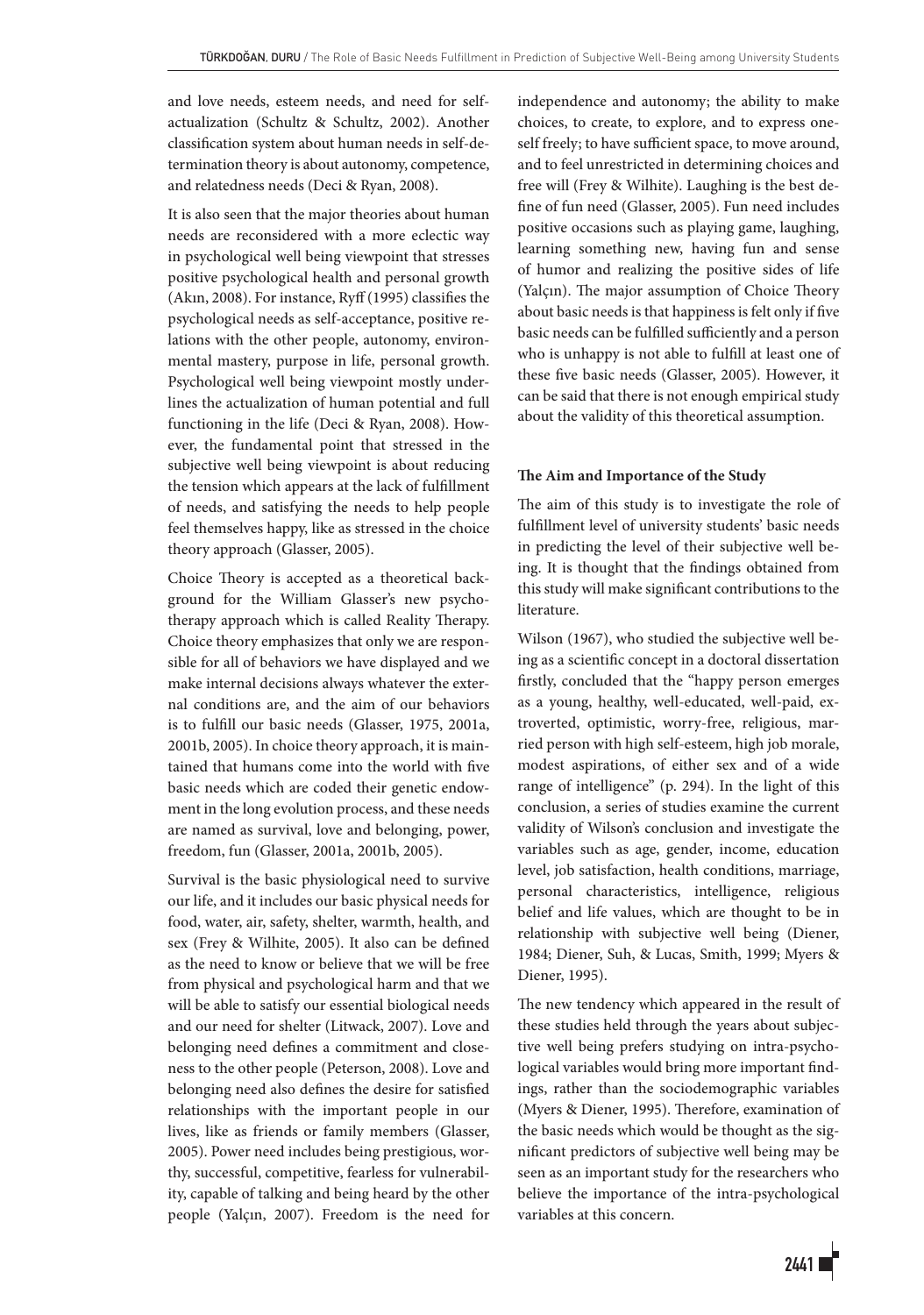Besides, it is seen that the fulfillment level of many physiological and psychological needs make significant contributes in predicting subjective well being of the university students (Biswas-Diener & Diener, 2001; Cihangir-Çankaya, 2009; Diener & Diener, 1995; Diener & Fujita, 1995; Oishi, Diener, Suh, & Lucas, 1999; Reis, Sheldon, Gable, Roscoe, & Ryan, 2000; Sheldon & Niemiec, 2006). However, there has been no study on the literature which focuses on the relationship between five basic needs held in the choice theory approach and subjective well being. Thus, it would be useful to examine the validity of the theoretical assumptions of choice theory about basic needs and the happiness.

On the other hand, understanding the needs of youth is an important attempt to help them to attain the happiness which they accept as an important value of their lives. The university students, who are the participants of the study, are young, dynamic and well educated population of the society, and they are the adults, employees and parents of the future. Therefore, the question of how the university students feel themselves in the life can be accepted as an important issue for realizing the dream of living a happy future in a happy society.

## **Method**

#### **Research Model**

This study is a quantitative research with a relational survey design. In this study, multi linear regression analysis was used to examine the relationship about the five basic needs, which was accepted as predictive variables, and the subjective well being, which was accepted as predicted variable of the study.

#### **Study Group**

The participants were 627 university students (55.8% female, 44.2% male) attending different faculties in Pamukkale University; 196 students (59.2% female, 40.8% male) were attending Faculty of Education, 125 students (76.0% female, 24.0% male) were attending Faculty of Arts and Administrative Sciences, 113 students (60.2% female, 39.8% male) were attending Faculty of Economics and Administrative Sciences, 165 students (40.0% female, 60.0% male) were attending Faculty of Engineering, and 28 students (17.9% female, 82.1% male) were attending Faculty of Technical Education.

# **Instruments**

**Subjective Well Being Scales:** Measurement of the subjective well being includes measurement of (*a*) positive affect, (*b*) negative affect, and (*c*) life satisfaction (Diener, 1984). This conceptual pattern of subjective well being that includes three related components was supported with other research findings (Diener et al., 1999; Lucas, Diener, & Suh, 1996). Thus, Positive Negative Affect Scale (Watson, Clark, & Telegen, 1998) and Satisfaction with Life Scale (Diener, Emmons, Larsen, & Griffin, 1985) were used for the measurement of subjective well being in this study. This measurement was formulated by using the standard z scores, then negative affect score was subtracted from the sum of positive affect and life satisfaction scores (Diener, 1984; Diener & Fujita, 1995).

**Positive Negative Affect Scale (PANAS):** PANAS includes 10 positive and 10 negative mood adjectives on a 5 point Likert Scale (1=very slightly or not all, 5=extremely). Cronbach's alpha coefficients were .88 for the positive affect, and .85 for the negative affect subscales. Test-retest reliability coefficients were .47 for both subscales, in the original form of the scale (Watson et al., 1998). PANAS was adapted to Turkish culture by Gençöz (2000). Cronbach's alpha coefficients were .83 for the positive affect, and .86 for the negative affect subscales. Test-retest reliability coefficients in three weeks were .54 for the positive affect, and .40 for the negative affect subscales.

**Satisfaction with Life Scale (SWLS):** SWLS is a 5 item instrument designed to measure global cognitive judgments of satisfaction with one's life on a 7 point Liker Scale (1=strongly disagree, 7=strongly agree). The scale was developed by Diener et al. (1985), and adapted to Turkish culture by Köker (1991). Cronbach's alpha coefficient was .76, and the item-total correlation coefficients were ranged from.72 to .90. Test-retest reliability coefficient in three weeks was .85 for the scale. In another study, test-retest reliability coefficient was .71, and KR-20 internal consistency coefficient was .78 (Yetim, 1991).

**University Students Basic Needs Scale (USBNS):**  USBNS is a 33 item instrument designed to measure university students' fulfillment level of five basic needs on a 7 point Likert Scale (1=strongly disagree, 7=strongly agree) (Türkdoğan, 2010). Analysis show that the scale explains 47.99 (%) of the variance with five-factor, and eighteen values of the factors ranged from 1.69 to 7.33. Cronbach's Alpha coefficients of the subscales ranged from .76 to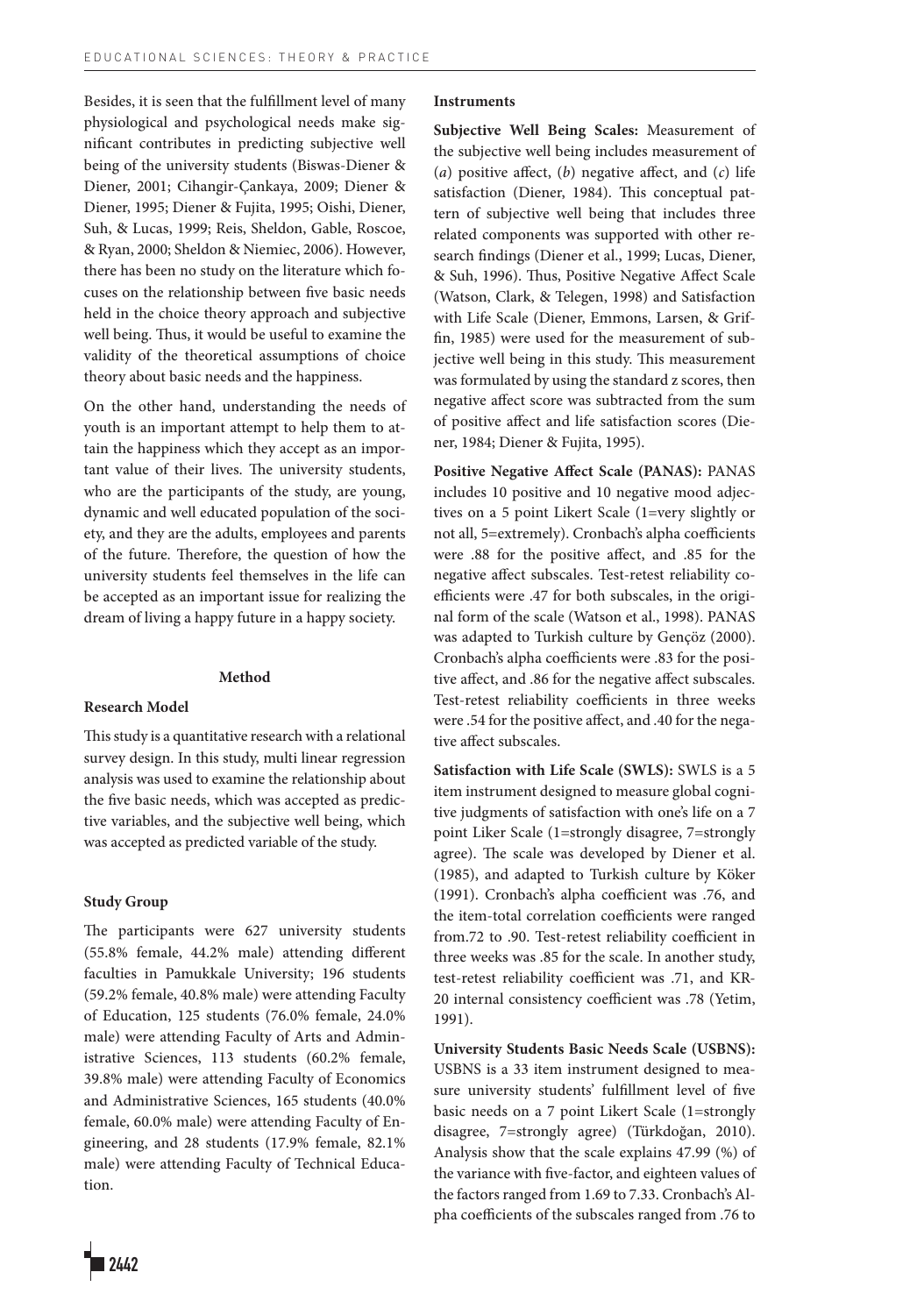.84, and two weeks test-retest correlations ranged from .77 to .85. Expectedly, subscales had negative correlations with Stress Self-Assessment Checklist, and positive correlations with Self-Esteem Scale, Social Connectedness Scale and Scales of Psychological Well-Being.

# **Procedure**

Data were gathered in spring term of 2009-2010 academic years with the necessary legal permissions, and also with the voluntary participants of the students.

# **Data Analysis**

Multiple linear regression analysis was performed to explore the role of basic needs satisfaction in predicting university students' subjective well being. As a theoretical assumption, all of the five basic needs have an equal importance for the happiness (Glasser, 2005), and there is not any finding about some of these needs are stronger predictors than the others. Thus, the regression analysis was performed with enter method (Leech, Barrett, Morgan, 2008).

## **Results**

First of all, before the regression analysis, results show that love and belonging  $(\overline{X}=6.18; SD=.94;$ n=627) is the most satisfied need among the students' basic needs perception. The students' perception about fulfillment level of power ( $\overline{X}$ =5.49; SD=.84; n=627), fun  $\overline{X}$ =5.21; SD=1.03; n=627) and freedom  $(\overline{X}=5.01; SD=.90; n=627)$  needs are relatively lower, but the lowest satisfied need is survival  $(\overline{X}=4.72; SD=1.26; n=627)$  among the five basic needs. However, the scores of university students' fulfillment level of basic needs, which were measured with 7-point rating scale, are above the neutral point (4 point) for all dimensions of the basic needs.

After the investigation of basic needs fulfillment, multiple regression was conducted to investigate the role of fulfillment level of five basic needs in predicting university students' subjective well being. The assumptions about linearity, multicollinearity, and normally distributed errors were also checked and met (Büyüköztürk, 2005; Leech et al., 2008). Results show that five basic needs significantly predicted subjective well being  $(F_{(5,621)}$ = 88.71,  $p$ <.001), with all of five basic needs significantly contributing to the prediction. The adjusted R squared value was .41. This indicates that 41% of the variance in subjective well being was explained by the model, and it can be accepted as a large effect (Leech et al.). The beta weights suggest that good levels in freedom need contribute most to predicting subjective well being, and good levels in fun, power, survival, and love and belonging needs also contribute to the prediction.

## **Discussion**

The basic need which mostly contributed the prediction of subjective well being was freedom need. This is a consistent result with the other findings in the literature that examining the relationship about subjective well being and the autonomy need which is a really similar need with freedom (Cihangir-Çankaya, 2009; Reis et al., 2000; Sheldon & Niemiec, 2006). Moreover, the research findings that focusing on the relationship with the life satisfaction and the individualism of the cultures, suggest that freedom is a very important life value for pursuing the happiness (Diener & Diener, 1995; Diener et al., 1995).

The fulfillment level of fun need was the other important predictor that contributed the prediction of subjective well being, after the freedom need. The other findings in the literature that examining the relationship about subjective well being and humor (Hills & Argyle, 1998; İlhan, 2005) or spare time activities (Cenkseven & Akbaş, 2007), which are similar needs with fun, suggest smaller correlation than the present findings. Thus, it can be said that conceptualization of the fun need as a specific and important need for pursuing the happiness, like as the other human needs, can be accepted as a correct assumption for the choice theory.

Power need significantly contributed the prediction of subjective well being, after the freedom and fun needs. This is consistent with the other findings in the literature that examining the relationship about subjective well being and the similar variables like as self-esteem (Diener & Diener, 1995), assertiveness (Diener & Fujita, 1995), learned resourcefulness (Cenkseven & Akbaş, 2007), respect need (Oishi et al., 1999), and competence need (Cihangir-Çankaya, 2009; Reis et al., 2000; Sheldon & Niemiec, 2006).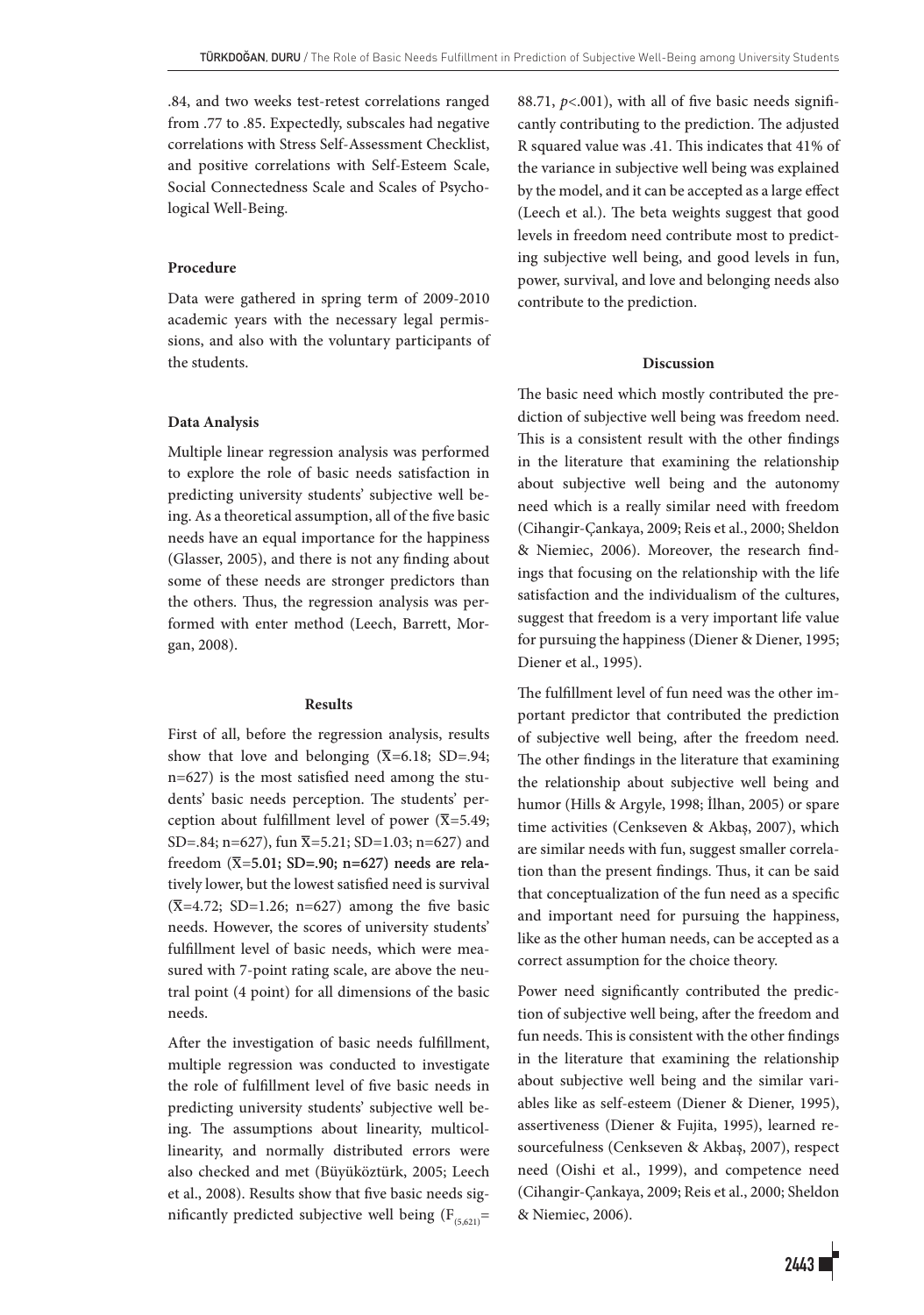Survival need was another basic need that contributed the prediction of subjective well being, as a need that describing the physiological needs for safety, health, and shelter needs in the university life. It can be assumed that good levels in income or economical satisfaction perceived are significant variables for the survival need, and there is a significant relationship about subjective well being and these needs (Biswas-Diener & Diener, 2001; Cenkseven & Akbaş, 2007; Diener & Diener, 1995, 1996; Diener et al., 1995; Oishi et al., 1999; Tuzgöl-Dost, 2006).

Love and belonging need was also a significant predictor, and this is consistent with the other findings in the literature that examining the relationship about subjective well being and the similar variables like satisfaction with friends and family (Biswas-Diener & Diener, 2001; Diener & Diener, 1995) or relatedness need (Cihangir-Çankaya, 2009; Reis et al., 2000; Sheldon & Niemiec, 2006). However, love and belonging need contributed lowest to predicting subjective well being, and it is an interesting finding that must be explain.

Despite the fact that love and belonging is the most satisfied need and survival is the lowest satisfied need among the five basic needs, these two needs were contributed lowest to prediction model. It could be assumed that any degree of increase or decrease in love and belonging or survival needs would be predicted the subjective well being more strongly than the other needs. However, freedom, fun, and power needs were appeared as the strongest predictors in the model.

First of all, the finding about the lowest levels in survival need is a typical finding for the university students almost all over the world (Diener & Diener, 1995). However, the university students also meet their food and shelter needs at a minimum level even if they are from very poor countries (Oishi et al., 1999). Thus, it can be assumed that the problems about the basic physiological needs influence subjective well being negatively, but these problems are perceived as a natural aspect of the university life to a certain degree.

On the other hand, the findings about the love and belonging need can be explain with its' high levels in that need. The fulfillment level of love and belonging need projects good relationships with the friends or family members, and these relationships are also have an permanence in the students' lives. Thus, it can be assumed that permanence of the good relationships in the students' lives is taking away the focus for the happiness to the other needs.

Additionally, some of these basic needs can be perceived more important than the others according to the life roles or developmental stages in the life (Mottern, 2008), and it can be assumed that freedom need is can be seen as a very important value for the university students who are very close to being adults in the near future.

Moreover, it can be assumed that freedom, fun, and power needs projects the individualistic values in a cultural context, and individualistic needs also on a rise in Turkish culture with the liberal orientated socio-economic changes (Karakitapoğlu-Aygün & İmamoğlu, 2002). On the other hand, the love and belonging need, which can be accepted as a collective value, is already a significant predictor of subjective well being among the university students. According to Kağıtçıbaşı (2004), even if it is assumed that Turkish culture has collective characteristics; there is a spread of individualistic characteristics among citizen, well educated, and young people. Thus, it can be said that the students' perceptions about the basic needs satisfaction are seen correspond to autonomous-related self concept in Turkish culture.

# **Conclusion and Suggestions**

The results of the study supported the major assumption of choice theory about five basic needs and happiness relationship. In other words, five basic needs explained the variance of subjective well being in a large effect, with all of five basic needs significantly contributing to the prediction. However, freedom, fun, and power needs are seen as stronger predictors of subjective well being in university students than the survival, and love and belonging needs.

It can be said that the students who have the ability to make choices and to express themselves freely, who have an attempt to fun with their interests, who feel themselves worthy and successful, who have enough safety and shelter conditions, and who have good relationships with special people in their lives, are more close to happiness than the others.

As a suggestion, it would be useful to determine the risk groups, and then to help the students for developing new approaches to fulfill their basic needs and additionally contribute to their subjective well being. Thus, it would be useful to investigate the students' perceptions about basic needs satisfaction periodically in a more extensive way.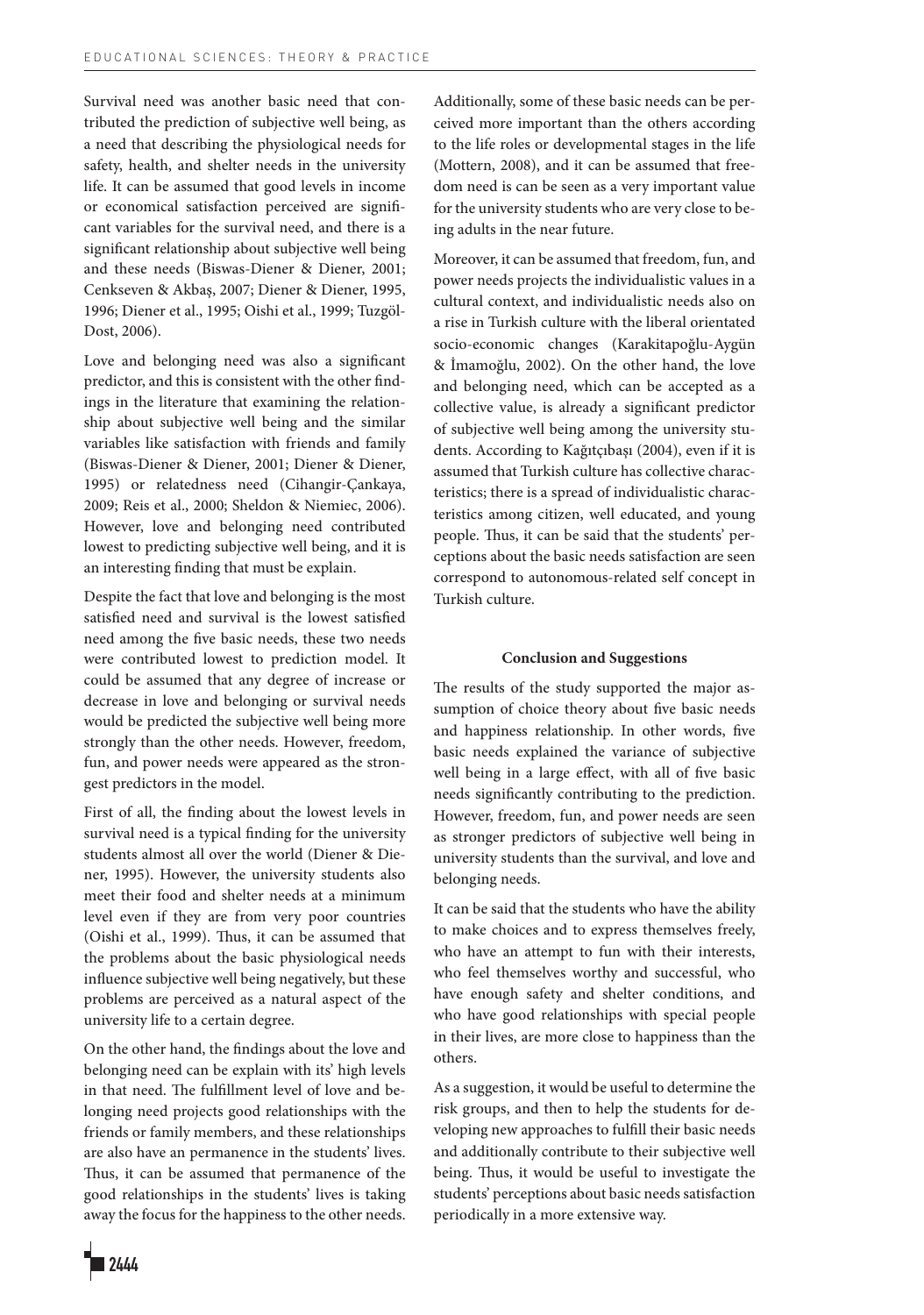#### **References/Kaynakça**

Akın, A. (2008). Psikolojik iyi olma ölçekleri: Geçerlik ve güvenirlik çalışması. *Kuram ve Uygulamada Eğitim Bilimleri*, 8, 721-750.

Biswas-Diener, R., & Diener, E. (2001). Making the best of a bad situation: Satisfaction in the slums of Calcutta. *Social Indicators Research*, *55*, 329–352.

Burger, J. M. (2006). *Kişilik* (çev. İ. D. Erguvan Sarıoğlu). İstanbul: Kaknüs Yayınları.

Büyüköztürk, Ş. (2005). *Sosyal bilimler için veri analizi el kitabı.* Ankara: Pegem Akademi Yayıncılık.

Cenkseven, F. ve Akbaş, T. (2007). Üniversite öğrencilerinde öznel ve psikolojik iyi olmanın yordayıcılarının incelenmesi. *Türk Psikolojik Danışma ve Rehberlik Dergisi*, *3* (27), 43-62.

Cihangir-Çankaya, Z. (2009). Özerklik desteği, temel psikolojik ihtiyaçların doyumu ve öznel iyi olma: Öz belirleme kuramı. *Türk Psikolojik Danışma ve Rehberlik Dergisi*, *4* (31), 23-31.

Deci, L. E., & Ryan, M. R. (2008). Hedonia, eudaimonia, and wellbeing: An introduction. *Journal of Happiness Studies*, *9*, 1-11.

Diener, E. (1984). Subjective well-being. *Psychological Bulletin*, *95*, 542-575.

Diener, E., & Diener, C. (1996). Most people are happy. *Psychological Science*, *7*, 181-185.

Diener, E., & Diener, M. (1995). Cross-cultural correlates of life satisfaction and self-esteem. *Journal of Personality and Social Psychology*, *68*, 653-666.

Diener, E., & Fujita, F. (1995). Resources, personal strivings, and subjective well-being: A nomothetic and idiographic approach. *Journal of Personality and Social Psychology*, *68*, 926-935.

Diener, E., Diener, M., & Diener, C. (1995). Factors predicting the subjective well-being of nations. *Journal of Personality and Social Psychology*, *69*, 851-864.

Diener, E., Emmons, R. A., Larsen, R. J., & Griffin, S. (1985). The satisfaction with life scale. *Journal of Personality Assessment*, *49*, 71-75.

Diener, E., Sapyta, J. J., & Suh, E. (1998). Subjective well-being is essential to well-being. *Pscyhological Inquiry*, *9* (1), 33-37.

Diener, E., Suh, E., Lucas, R. E., & Smith, H. L. (1999). Subjective well-being: Three decades of progress. *Psychological Bulletin*, *125*, 276-302.

Frey, L. M., & Wilhite, K. (2005). Our five basic needs: Application for understanding the function of behavior. *Intervention in School and Clinic*, *40* (3), 156-160.

Gençöz, T. (2000). Pozitif negatif duygu ölçeği: Geçerlik ve güvenirlik çalışması. *Türk Psikoloji Dergisi*, *15*, (46), 19-28.

Glasser, W. (1975). *Reality therapy: A new approach to psychiatry*. New York: Harper and Row Publishers.

Glasser, W. (2001a). *Choice theory in the classroom*. New York: Harper Publishers.

Glasser, W. (2001b). *Counseling with choice theory: The new reality therapy*. New York: Harper Collins Publishers.

Glasser, W. (2005). *Kişisel özgürlüğün psikolojisi: Seçim teorisi* (çev. M. İzmirli). İstanbul: Hayat Yayıncılık.

Hills, P., & Argyle, M. (1998). Positive moods derived from leisure and their relationship to happiness and personality. *Personality and Individual Differences, 25*, 523–535.

İlhan T. (2005). *Öznel iyi oluşa dayalı mizah tarzları modeli.* Yayımlanmamış yüksek lisans tezi, Gazi Üniversitesi, Sosyal Bilimler Enstitüsü, Ankara.

Kağıtçıbaşı, Ç. (2004). *Yeni insan ve insanlar.* İstanbul: Evrim Yayınevi.

Karakitapoğlu-Aygün, Z., & İmamoğlu, E. O. (2002). Value domains of Turkish adults and university students. *The Journal of Social Psychology*, *142*, 333-352.

King, L. A., & Napa, C. K. (1998). What makes a good life? *Journal of Personality and Social Psychology*, *75*, 156-165.

Köker, S. (1991). *Normal ve sorunlu ergenlerin yaşam doyumu düzeyinin karşılaştırılması*. Yayınlanmamış yüksek lisans tezi, Ankara Üniversitesi, Sosyal Bilimler Enstitüsü, Ankara.

Leech, L. N., Barrett, C. K, & Morgan, A. G. (2008). SPSS for intermadiate statistics: Use and interpretation. New York: Lawrence Erlbaum Associates.

Litwack, L. (2007). Basic needs: A retrospective. *International Journal of Reality Therapy*, *26* (2), 28-30.

Lucas, R. E., Diener, E., & Suh, E. (1996). Discriminant validity of well-being measures. *Journal of Personality and Social Psychology*, *71*, 616-628.

Mottern, R. (2008). Choice theory as a model of adult development. *International Journal of Reality Therapy*, *27* (2), 35-39.

Myers, D. G., & Diener, E. (1995). Who is happy? *Psychological Science*, *6*, 10-19.

Oishi, S., Diener, E., Suh, E., & Lucas, R. E. (1999). Values as a moderator in subjective well-being. *Journal of Personality*, *67*, 157-184.

Peterson, A. V. (2008). *Pete's pathogram: Pathway to success*. U.S.: Action Printing.

Reis, H. T., Sheldon, K. M., Gable, S. L., Roscoe, J., & Ryan, R.M. (2000). Daily well-being: The role of autonomy, competence, and relatedness. *Personality and Social Pscychology*, *26*, 419-435.

Ryan, R. M., & Deci, E. L. (2001). To be happy or to be selffulfilled: A review of research on hedonic and eudaimonic well-being. *Annual Review of Psychology*, *52*, 141-166.

Ryff, C. D. (1995). Psychological well-being in adult life. *Current Directions In Psychological Science*, *4* (4), 99-104.

Schultz, D. P. ve Schultz, S. E. (2002). *Modern psikoloji tarihi* (çev. Y. Aslay). İstanbul: Kaknüs Yayınları.